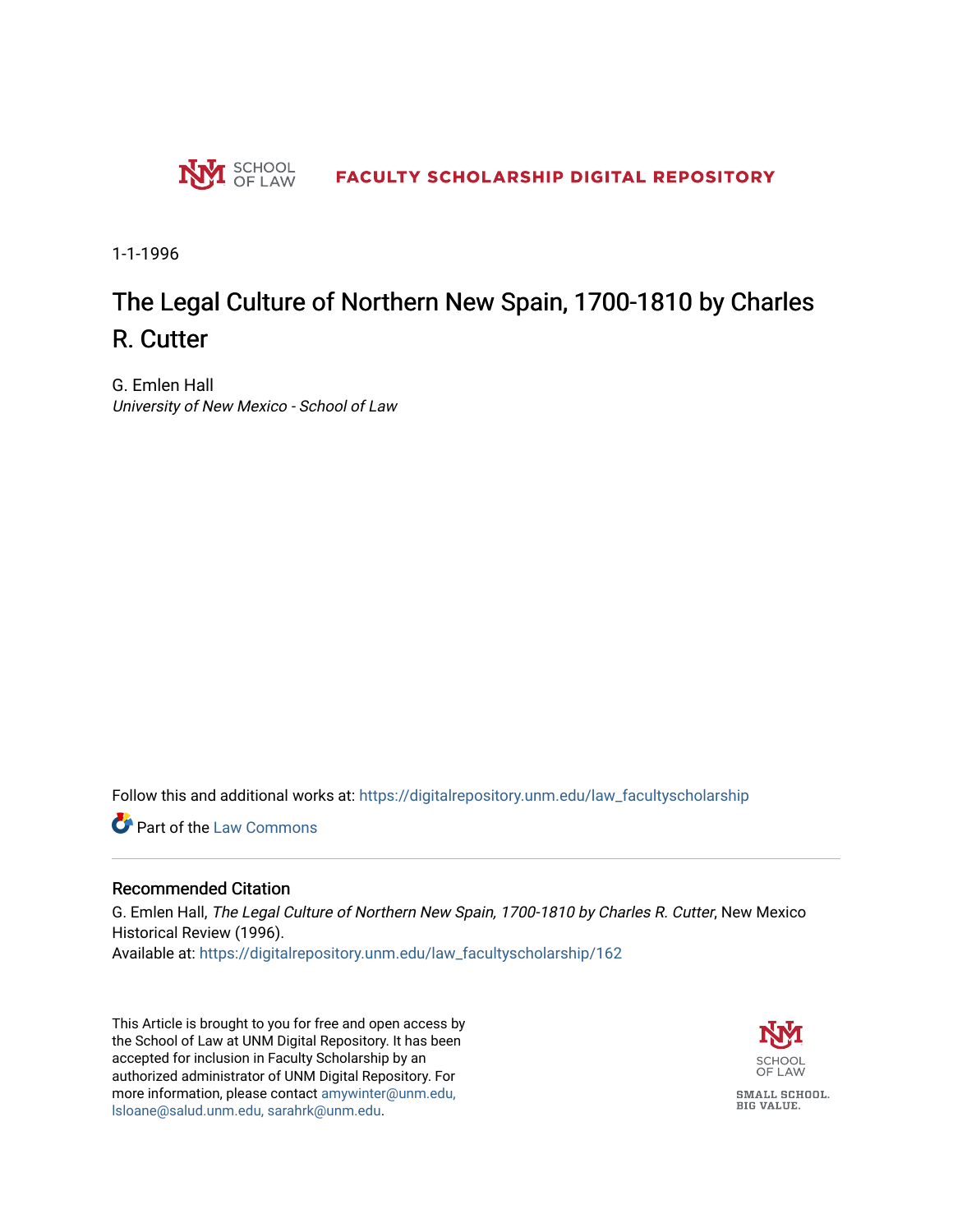(LE) cat is Minimum Boarder. Box Minimum Minimum Minimum Statistics (Statistics Challenge). Lakero (Boldeleas Associations Laker) Strassic Area, 1991 1991 Blue mainess maps make shiftsprake, sales left (6);

(4) Breat of Massivan Minnella: Beaudi (annon is rise of Rasidaditis) (bob) data Racikisto THE UP ON THE ENERGY PRICE - FOURTHERN PLANTERED FROM THE CONTROL OF A REPORT OF Foakuris, Microso, in No 1999), No accosts who contrast sterritories from the meeting to occasional thinkinds source the sculpply. Bugg frankings 199, not Radmark (and New or 1976) a 199, les suivant armed also

Gascon Hynn antergeringen Hynnes Fragment Frances, o generator on 198-30. audein Mass along his Econopsis, substant is old and audite Haupts. Waste Wellshire 1. 699 contactors of prices in this has appeared a critical design approximate of Houssiana - Welcomaterials and contributions research - return to any activity reference (appli) di castillazzo (Microso (Rogo Rochia) con 1899) la citta castillazi di 1899). Il citta consegno dealering government are anomorphy and are man for research accommodate of con-Residential of the state of the company of the approach and contact the contact of THE CONSULTATION OF THE CONSULTANCE CONSULTANCE INTO A REPORT OF THE CONSULTANCE OF THE CONSULTANCE OF THE CONSULTANCE OF THE CONSULTANCE OF THE CONSULTANCE OF THE CONSULTANCE OF THE CONSULTANCE OF THE CONSULTANCE OF THE C Noticital Univiral

9. Applicate Radicato, or McMichillan, is applicable, the stages Rive Ric contract call out and the special control with the research of the state of the state of the state of the state of the state of the state of the state of the state of the state of the state of the state of the state of the state of the stat inter quasien the Mexicon groups. Write the worldon family offer colditions who against a reconnect same control control and a server of the determinant and dealership appearer as other recentive to greate seminar finals and contact the antidealership, conting, sinke genetic cop, coancer-denniqueling the arrise contraction Box Book / Scrape Galleries / Experience / Scrape Corp.

PRIC ANALISE contra cannonista in cruit, on a Microsom Pisoche, none coostitues. Sixsuppliers to this collulate. His ratios, available of considerable and as the opposite ratios. (6) DRIVING HER LIGHT SOLE CONTROLS CONTROLS CONTROLS TO MAKE THE REPAIR OF A 1999 asses. Firmall: Also look-Straight-cultivariable copiesses a rinsurest custop.

> Rence Roles (Restricts) (a) Princes (NewMetric / Biologic) (search Network)

## *The Legal Culture of Northern New Spain, 1700-1810.* By Charles R. Cutter. (Albuquerque: University of New Mexico Press, 1995. xii + 227 pp. Illustrations, maps, notes, bibliography, index. \$39.95.)

In this elegant, short survey, Charles Cutter has given Borderlands scholars a badly needed description of Spanish legal institutions covering New Mexico and Texas (but not Arizona and California) in the period between 1700—when surviving documents appear—and 1810, when the drive to Mexican independence begins and Spanish sovereignty starts to crumble. Using sources ranging from background Castilian legal institutions to directives establishing ultramarine legal structures, to their particular expression in more than 600 actual civil and criminal cases, Cutter describes a Borderlands legal system that existed, that was understood, and that, by and large, worked.